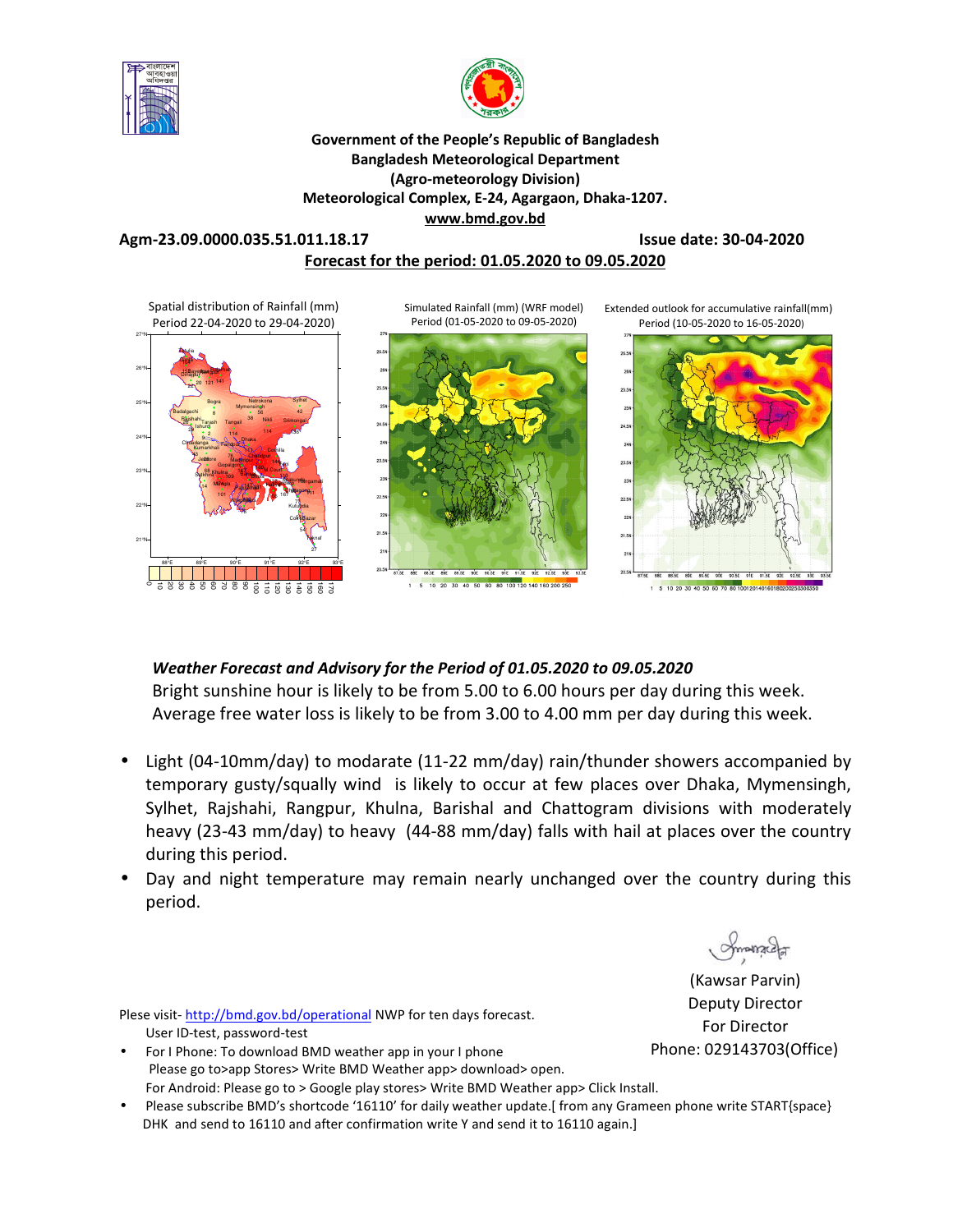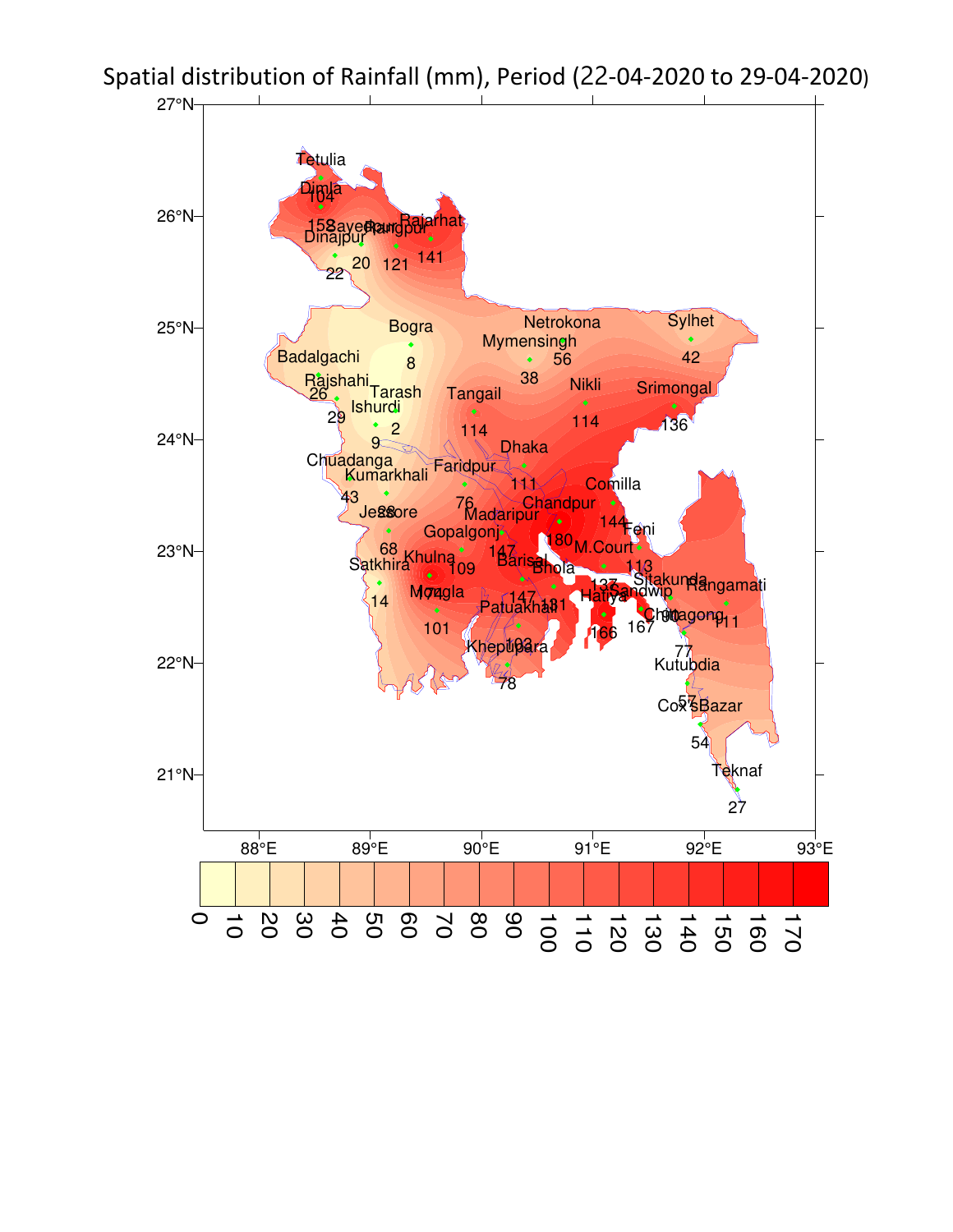# গণপ্রজাতন্ত্রী বাংলাদেশ সরকার বাংলাদেশ আবহাওয়া অধিদপ্তর কৃষি আবহাওয়া মহাশাখা আবহাওয়া ভবন, ই-২৪, আগারগাঁও, ঢাকা-১২০৭। www.bmd.gov.bd

#### তারিখ: ৩০-০৪-২০২০ খ্রিঃ

এজিএম-২৩.০৯.০০০০.০৩৫.৫১.০১১.১৮.১৭

# পূর্বাভাসের সময়কাল: ০১-০৫-২০২০ থেকে ০৯-০৫-২০২০

Simulated Rainfall (mm) (WRF model) Period (01-05-2020 to 09-05-2020)





Extended outlook for accumulative rainfall(mm)

Spatial distribution of Rainfall (mm) Period 22-04-2020 to 29-04-2020)



# আবহাওয়ার পূর্বাভাসঃ ০১-০৫-২০২০ থেকে ০৯-০৫-২০২০ খ্রিঃ পর্যন্ত।

এ সপ্তাহে দৈনিক উজ্জুল সূর্য কিরণ কাল ৫.০০ থেকে ৬.০০ ঘন্টার মধ্যে থাকতে পারে । আগামী সপ্তাহের বাম্পীভবনের দৈনিক গড় ৩.০০ মিঃ মিঃ থেকে ৪.০০ মিঃ মিঃ থাকতে পারে।

- এ সময়ে ঢাকা, ময়মনসিংহ, সিলেট, রাজশাহী, রংপুর, খুলনা, বরিশাল এবং চট্টগ্রাম বিভাগের কিছু কিছু স্থানে অস্থায়ী দমকা/ঝড়ো হাওয়াসহ হাল্কা (০৪-১০ মি. মি./প্রতিদিন) থেকে মাঝারি (১১-২২ মি. মি./প্রতিদিন) ধরণের বৃষ্টি/বজ্রসহ বৃষ্টি হতে পারে । সেই সাথে সারাদেশে কোথাও কোথাও শিলাসহ মাঝারি ধরণের ভারী (২৩-৪৩ মি. মি./প্রতিদিন) হতে (৪৪-৮৮ মি. মি./প্রতিদিন) ভারী বর্ষণের সম্ভবনা রয়েছে।
- এ সময়ে দিন ও রাতের তাপমাত্রা প্রায় অপরিবর্তিত থাকতে পারে ।

ommada

(কাওসার পারভীন) উপপরিচালক পরিচালকের পক্ষে টেলিফোন: ০২৯১৪৩৭০৩ (অফিস)

- Plese visit-http://bmd.gov.bd/operational NWP for ten days forecast. User ID-test, password-test
- For I Phone: To download BMD weather app in your I phone Please go to>app Stores> Write BMD Weather app> download> open. For Android: Please go to > Google play stores> Write BMD Weather app> Click Install.
- Please subscribe BMD's shortcode '16110' for daily weather update. [ from any Grameen phone write START{space} DHK and send to 16110 and after confirmation write Y and send it to 16110 again. ]